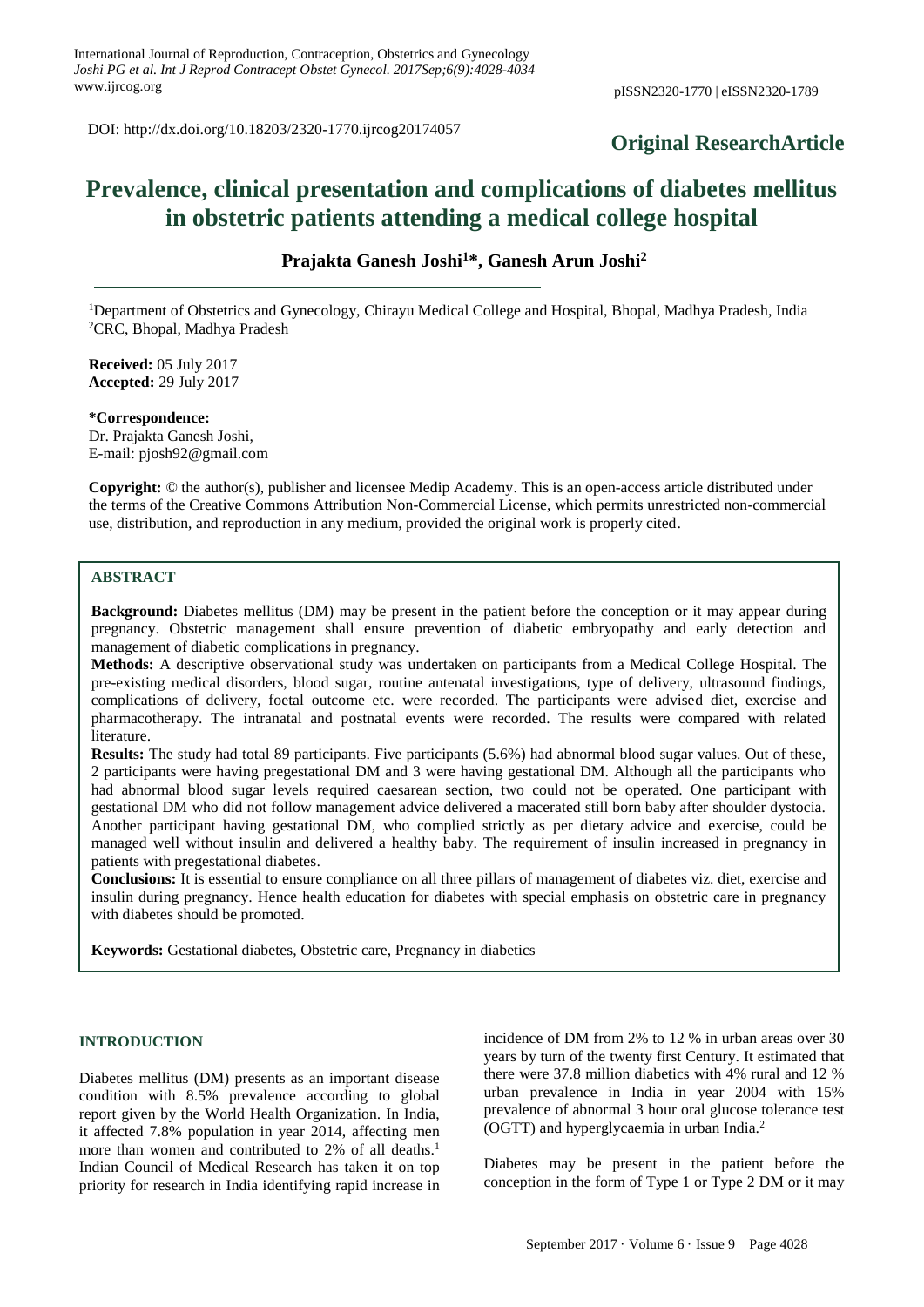appear during pregnancy as gestational DM. DM can have disastrous consequences for both the foetus and the mother if not treated.

With increasing cases of Type 2 DM and better survival and achievement of obstetric career by Type 1 DM patients; the obstetricians are frequently facing the challenge of preventing and reducing congenital impairments ensuring a healthy baby to add happiness to the family. Both hypo and hyperglycemia is associated with embryopathy in animal studies but in humans only hyperglycemia has been implicated. Incidence of diabetic embryopathy is 3%-8%. Patients with DM are reported to have 30%-50% incidence of foetal losses in various studies.<sup>3</sup> Obstetric management shall ensure prevention of diabetic embryopathy and early detection and management of diabetic complications in pregnancy.

DM complicating pregnancy may give rise to infections, pregnancy induced hypertension, thrombo-embolic episodes and worsening of diabetic nephropathy and retinopathy. The result may be abortion, macrosomia, intrauterine death, complicated labour, and post partum bleeding. Thyroid dysfunction should also be evaluated and monitored in cases with DM. Prevention and management of DM during pregnancy includes screening for DM, glycaemic control, regular ante-natal checkups, appropriate timing of delivery. Incidence of caesarean section in DM complicating the pregnancy is as high as 50% and the patient should be never allowed to cross expected date of delivery due to the risk of unexplained late fresh still births and the complication of shoulder dystocia. <sup>4</sup> Watchful screening for diabetes and lifestyle modification in later life is advocated.

Pre-existing diabetes with uncontrolled blood sugar is a major cause of congenital malformations of the newborn. Diabetic embryopathy is associated with anencephaly, spinal dysraphism, congenital heart disease (transposition of great vessels, ventricular septal defect, coarctation of aorta, atrial septal defect), renal agenesis and anal atresia. It may cause hypoglycaemic brain injury and sudden death of the infant. Chances of congenital anomalies are 20-25% if glycosylated haemoglobin levels in blood are more than  $8.5\%$ .<sup>4</sup>

The management includes strict glycaemic control, taking into consideration, gastro paresis specific to pregnancy and dietary indiscretions because of the pregnant state. Foetal screening and perinatal monitoring is also essential. Institutional delivery with neonatal support is advocated and newborn's blood glucose level should be  $checked<sup>3</sup>$ . . Baby friendly clinic practices and developmental screening are essential in follow-up to detect and manage developmental disability. Risk factors for GDM include greater maternal age, higher BMI, member of an ethnic group at increased risk for development of type 2 DM (i.e., Hispanic, African, Native American, South or East Asian, or Pacific Islands ancestry), polyhydramnios, past history of GDM, macrosomia in a previous pregnancy, history of unexplained stillbirth, type 2 diabetes mellitus in a first degree relative, polycystic ovary syndrome, and metabolic syndrome.<sup>5</sup> With the available guidelines, DM can be managed well with diet, exercise and insulin supplementation as the three main pillars of treatment. Patient compliance and cost of medical management of diabetes are the most important factors that impede ideal and possible management of diabetes in gestation. With a curiosity to learn about the diabetes reporting to medical college and results of its management according to available guidelines, we planned to take up this study. Here, we delve into ascertaining hospital prevalence of diabetes in pregnancy, observing the course of pregnancy with DM and sharing the experience in managing the patients.

## **METHODS**

A descriptive observational study was planned on participants from a Medical College Hospital. Following the ethical guidelines laid out by World Medical Association's Declaration of Helsinki, 89 patients admitted in Labour room of Chirayu Medical College and Hospital, Bhopal was studied during July 2013 to December 2014. The participants included both ANC registered and emergency patients reporting for institutional delivery at the hospital. However, the patients who did not achieve duration of gestation of 28 weeks were excluded.

The type of delivery, foetal outcome, complications of delivery, ultrasound findings, pre-existing medical disorders and blood sugar was recorded. Random blood sugar was done in all participants. In participants having family history, high random blood sugar and polycystic ovarian disease glucose tolerance test was done. The Carpenter and Couston criteria were used to screen gestational diabetes in high risk patients.<sup>6</sup> In the participants having pregestational diabetes, HbA1c was measured at 6 weeks, transvaginal ultrasound was done at 10 weeks for measurement of nuchal translucency, triple test and anatomical scan at second trimester were done to rule out congenital anomalies.

The participants were advised diet consisting of 50% calories from complex carbohydrates, 10% from fats (mainly unsaturated) and 30% from proteins with fibre rich green leafy vegetables, fruits and legumes. The daily diet was distributed as three major meals and three snacks. Intake of simple sugar, refined flour and potatoes was restricted. Exercise was prescribed with walking for 45 minutes daily at least 5 times a week.

Two of the participants had pregestational diabetes and were on insulin supplementation. One of the three participants having gestational DM also needed insulin. Four hourly blood glucose monitoring was done in all the three participants taking insulin from 32 weeks of gestation. Insulin was given with regular adjustment of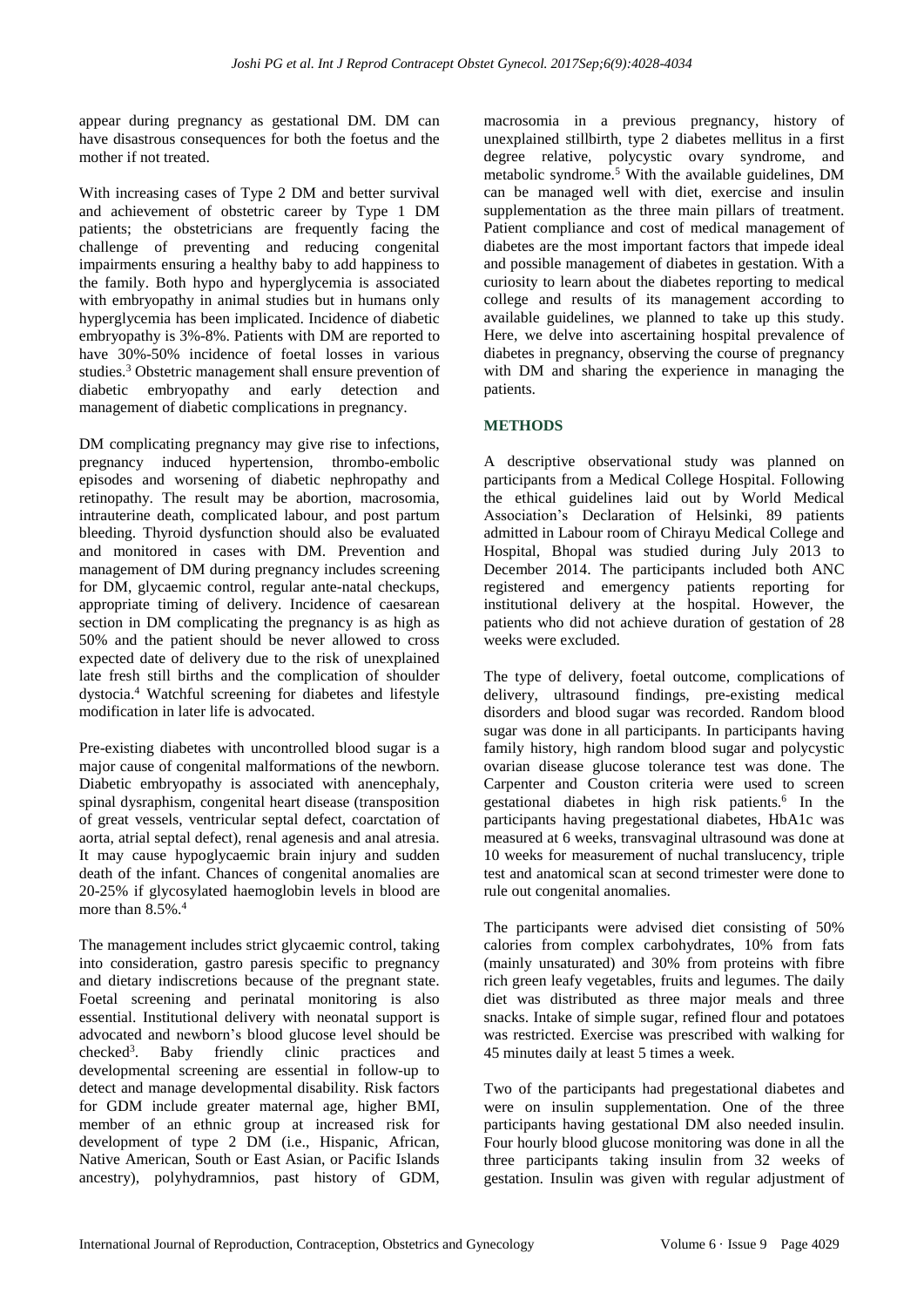dose in consultation with medical specialist. The management of labour, intranatal and postnatal events were recorded. The results were compared with related literature.

#### **RESULTS**

The study had total 89 participants whose age ranged from 19 to 37 years with a mean age of 25.66 years. Most of the participants were from urban background, only 14 hailed from the rural areas.

Forty four mothers (49.5%) were primigravida. The duration of gestation varied from 28 weeks to 42 weeks with mean of 38 weeks. Ninety two babies were delivered including twins from 3 participants and the baby weight ranged from 1.3 kg to 3.8 kg with mean of 2.696 kg. Two babies were still born (2.2%).

#### **Table 1: Profile of participants with abnormal blood sugar during pregnancy.**

| <b>Random blood glucose</b> | <b>Glucose tolerance test</b> | HbA1c | <b>Management and course</b>                                                                                                                                                                                                                                  |
|-----------------------------|-------------------------------|-------|---------------------------------------------------------------------------------------------------------------------------------------------------------------------------------------------------------------------------------------------------------------|
| 285                         | Not done                      | 8.4   | Known diabetic on regular insulin. Delivered<br>monochorionic diamniotic IUGR twins at 37<br>weeks by emergency caesarean section. First of the<br>twin had friable umbilical cord and thick<br>meconium stained liquor. Had mild post partum<br>haemorrhage. |
| 222                         | Not done                      | 7.97  | Diagnosed as Gestational Diabetic, given regular<br>insulin. Delivered preterm baby 1.99 kg at 33<br>weeks by emergency caesarean section for<br>bicornuate uterus and PROM. Normal blood sugar<br>after delivery.                                            |
| 193                         | 70, 196, 159, 100             | 7.4   | No treatment could be initiated due to non<br>compliance. Delivered 3.8 Kg macerated still born<br>baby with shoulder dystocia and cord around neck<br>at 38 weeks. Had vaginal lacerations with<br>haematuria for half hour after delivery.                  |
| 126                         | Not done                      | 6.37  | Known diabetic on regular insulin with good sugar<br>control. Delivered IUGR baby with 2 Kg birth<br>weight that needed NICU admission.                                                                                                                       |
| 108                         | 98, 193, 163, 138             | 6.2   | Strict diet control. Recurrent furuncles in last<br>trimester of pregnancy.                                                                                                                                                                                   |

**Table 2: Comparison of participants with normal blood sugar and abnormal blood sugar.**

| <b>Variable studied</b>          | Non-diabetic $(n=84)$                 | Diabetic $(n=5)$            |
|----------------------------------|---------------------------------------|-----------------------------|
| Urban background                 | 60(83.3%)                             | $5(100\%)$                  |
| Age range                        | 19 to 37 years Mean = $25\frac{1}{2}$ | 24 to 31 years Mean = $28$  |
| Gravidity (more than one)        | 42 (50%)                              | $3(60\%)$                   |
| Anaemia                          | $10(11.9\%)$                          | $\Omega$                    |
| Medical disorder                 | $17(20.2\%)$                          | $3(60\%)$                   |
| Abnormal USG findings            | 16(19%)                               | $3(60\%)$                   |
| Intrauterine growth retardation  | $10(11.9\%)$                          | $2(40\%)$                   |
| Family history of diabetes       | $\Omega$                              | $3(60\%)$                   |
| Urinary tract infection          | $2(2.3\%)$                            | 1(20%)                      |
| Medications during pregnancy     | $9(10.7\%)$                           | $3(60\%)$                   |
| Pre-eclampsia                    | 16(19%)                               | 2(40%)                      |
| Duration of gestation            | 28 to 42 weeks Mean $=$ 38            | 33 to 39 weeks, Mean = $37$ |
| Premature rupture of membranes   | $11(13.1\%)$                          | $3(60\%)$                   |
| Caesarean delivery               | 65 (77.4%)                            | $4(80\%)$                   |
| Babies with cord around the neck | $11(13.1\%)$                          | $2(40\%).$                  |
| Meconium stained Liquor          | 9(10.7%)                              | $2(40\%)$                   |
| Baby weight                      | 1.3 to 3.8 Kg; Mean = $2.7$           | 1.9 to 3.8 Kg; Mean = $2.5$ |
| Still birth                      | $1(1.2\%)$                            | 1(20%)                      |
| Babies admitted to NICU          | $9(10.6\%)$                           | 3(75%)                      |
| Postpartum haemorrhage           | $3(3.6\%)$                            | $3(60\%)$                   |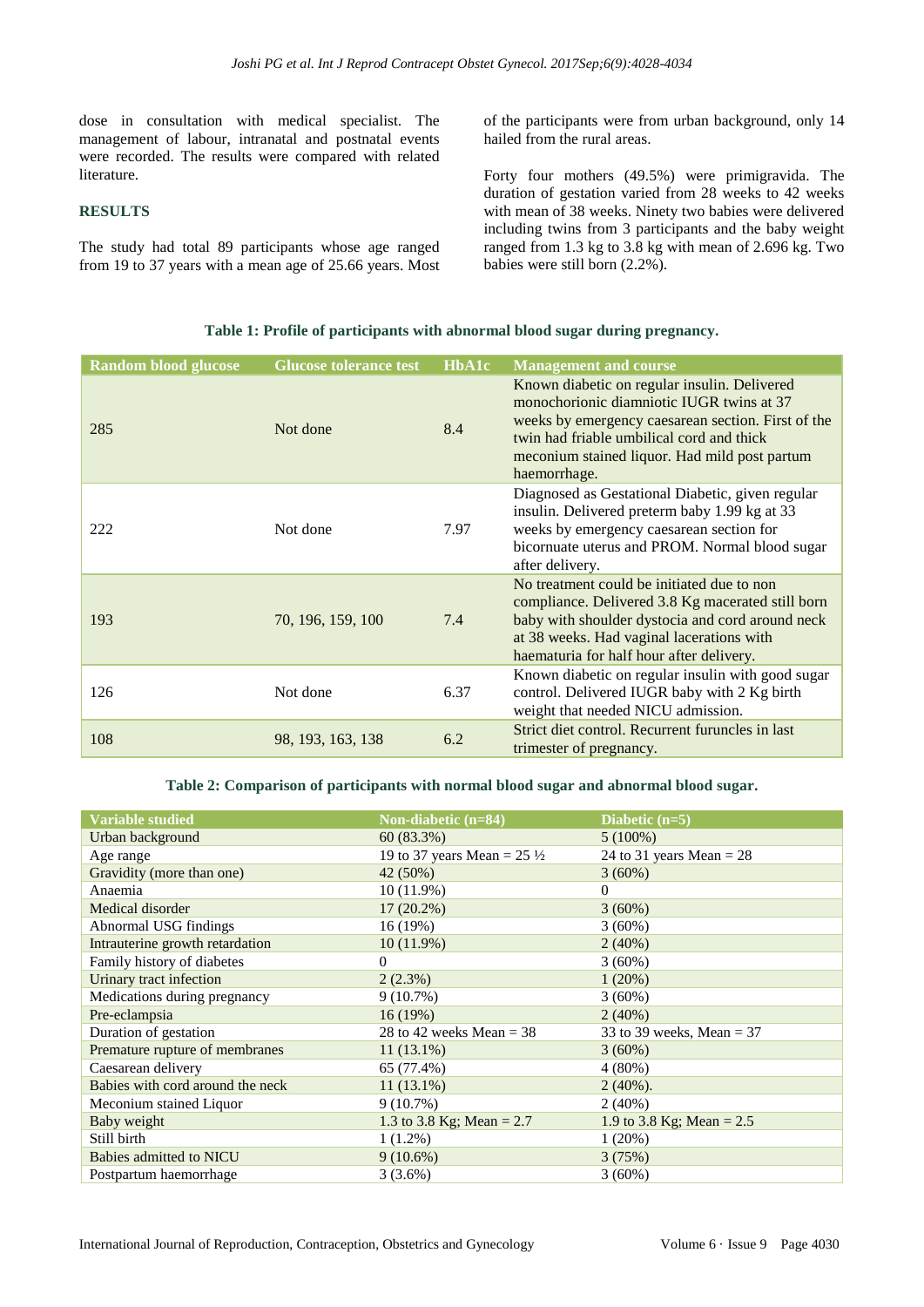Eighty four participants had normal blood sugar values and had no family history or other risk factors for diabetes. Five out of 89 participants (5.6%) had abnormal blood sugar values (Table 1). Out of these, 2 participants were having long standing DM and were taking Insulin regularly. Eighteen participants (20.2%) had some or the other medical disorder including anaemia. Anaemia was present in 10 participants (11.2%). Three (3.4%) participants had urinary tract infection. Twelve participants (13.5%) were on medications during pregnancy. Ultrasonography findings were normal in 69 participants (77.5%). 12 participants (13.5%) had intrauterine growth retardation of foetus. Sixty-eight participants (76.4%) delivered by caesarean section. Fourteen participants (15.73%) had premature rupture of membranes. Liquor was meconium stained in 11 participants (12.4%). Thirteen participants (14.6%) gave birth to babies with cord round the neck. Thirteen babies (14.5%) required admission to NICU. Six participants (6.7%) had postpartum haemorrhage. Comparative details of the participants having abnormal blood glucose levels during pregnancy against those having normal blood glucose levels are given (Table 2).



**Figure 1: Comparison of participants with and without abnormal blood sugar in antenatal phase.**



**Figure 2: Comparison of participants with and without abnormal blood sugar in intranatal phase.** The findings of participants with and without abnormal blood sugar were compared antenatal phase (Figure 1) and intranatal phase (Figure 2). Although all the participants who had abnormal blood sugar levels required caesarean section, one could not be operated upon because she reported when foetal demise had already occurred, very late in labour when delivery was imminent. Another participant, who was kept was elective caesarean section delivered IUGR twins by precipitate labour before she could be taken for the section.



#### **Figure 3: Comparison of age of participants with and without abnormal blood sugar.**

The participants with diabetes were of relatively higher age range (Figure 3), delivered before 40 weeks of gestation (Figure 4) and had babies in higher range of birth weight (Figure 5). There were 3 participants with gestational DM.



### **Figure 4: Comparison of gestational period of participants with and without abnormal blood sugar.**

One participant with gestational DM who had good compliance could be managed with diet and had a good outcome while the other with poor compliance had poor outcome. She was physician by profession, reported at 6 weeks of conception when blood sugar was normal. Her father was having Type 2 diabetes; she was mildly obese and had history of polycystic ovarian disorder. Hence a high degree of suspicion for gestational diabetes was kept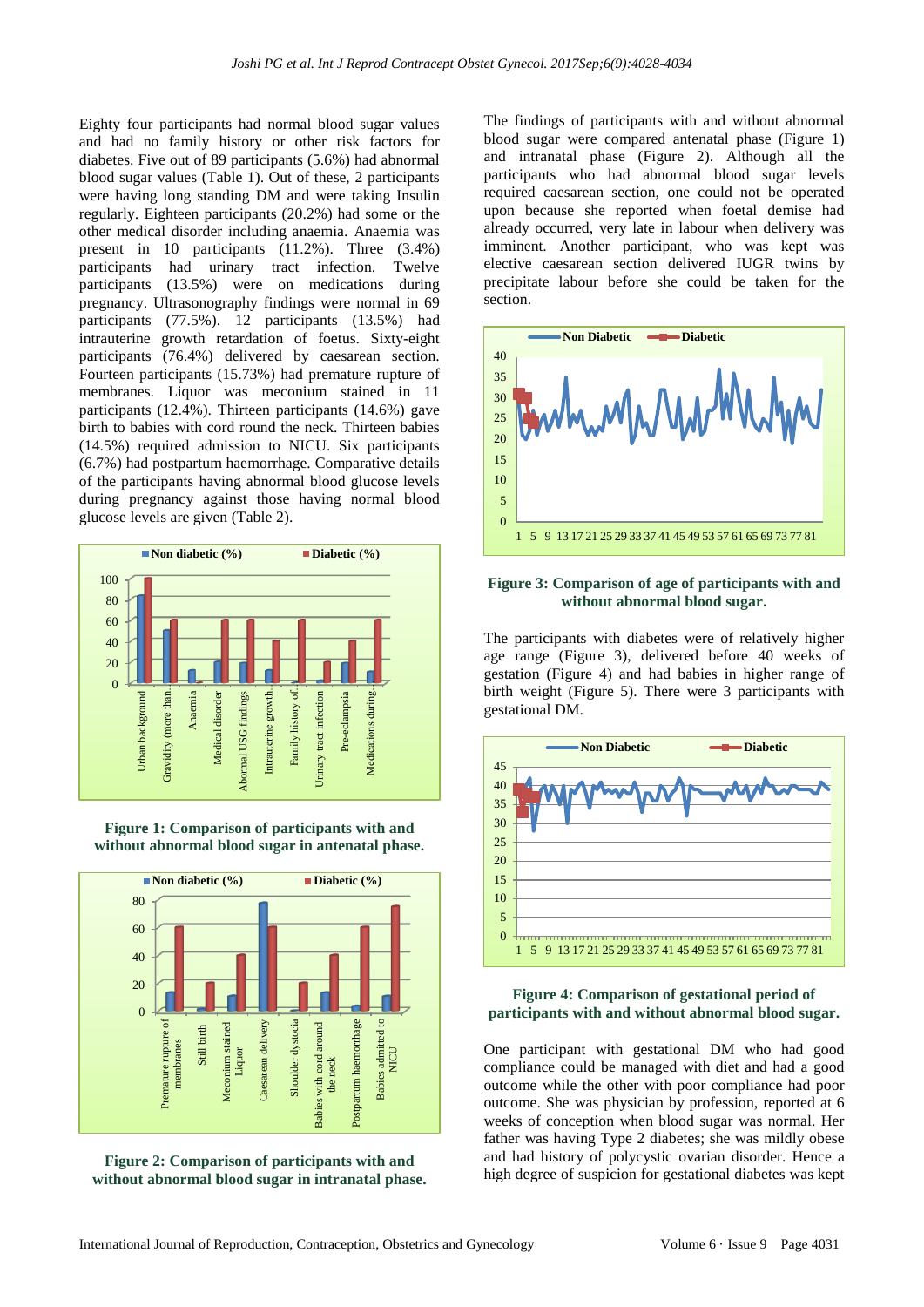and regular foetal monitoring was done with ultrasound, anomaly scan, and triple test as per protocol. All the findings were normal. She was subjected to glucose tolerance test at 24 weeks that gave abnormal blood sugar values in mg/dL as 98 fasting, 193 after 1 hour, 163 after 2 hours, 138 after 3 hours.



**Figure 5: Comparison of baby weight of participants with and without abnormal blood sugar.**

She was diagnosed as gestational DM and started with dietary control and exercise regime under consultation with medicine specialist. She followed all the advice and regularly reported for follow up. She had recurrent furunclosis during 32 weeks to 36 weeks of pregnancy that was treated with Amoxicillin Clavulanic Acid combination. Her blood sugar control was good and HbA1c was 6.2. Foetal growth and amount of liquor amnii on serial ultrasound examinations remained normal and thus she was reassured. The ultrasound examination showed cord around neck but foetal Doppler was normal. Per vaginal findings showed mild cephalo-pelvic disproportion and unripe cervix. Hence elective caesarean section was done at 39 weeks. She had mild atonic post partum haemorrhage that was controlled. The baby had birth weight of 3.185 Kg and had an uneventful neonatal course. The second, who was a nurse by profession, had reported at 30 weeks with history of decreased foetal movements for one day. Her foetal cardiotocogram was found reactive and ultrasonography was found normal. She was diagnosed as having pregnancy induced hypertension and hence put on Alphadopa. Her random blood sugar was raised and hence glucose tolerance test was advised. She reported back with reports after gap of 6 weeks showing abnormal test results showing blood sugar values in mg/dL as 70 fasting, 196 after 1 hour, 159 after 2 hours, 100 after 3 hours. She was admitted immediately but absconded the next day.

Finally at gestational age of 38 weeks 2 days, she reported in emergency with history of no foetal movements for 3 days and leaking for 1 day. As the foetal heart sounds were not located and head was at vulva, she could not be taken for caesarean section. The labour was complicated by shoulder dystocia that was managed by McRobert's manoeuvre. The third participant with gestational DM was admitted as a precautionary measure at 32 weeks of gestation. She had history of rupture of one horn of bicornuate uterus in her previous pregnancy. She had normal blood sugar levels during early pregnancy but now the fasting and post meal blood sugar was abnormal and hence she was put on sliding scale of Insulin. She was positive for HBsAg and developed PPROM at 33 weeks and hence emergency caesarean was performed on emergency basis. She delivered a baby with birth weight of 1.99 Kg who required admission to NICU. She had mild atonic PPH that was managed. Rest of the postnatal period was uneventful.

Two of the participants had pregestational diabetes and were on insulin supplements. One of them had history of third trimester intrauterine death in previous pregnancy and had twin pregnancy during this study. She was kept on foetal monitoring by serial ultrasonography as routine and admitted at 30 weeks of pregnancy. She had less than satisfactory blood sugar control with HbA1c value of 8.4mg/dL. She had urinary tract infection in the last trimester that was managed with antibiotics. Elective caesarean section was planned at 37 weeks but she developed PROM and went into preterm labour on previous night. She delivered twins with 2.1 and 1.9 Kg birth weight vaginally before she could be shifted to operation theatre. The first of the twin had thick meconium stained liquor and friable umbilical cord suggesting chorioamnionitis.

The second had clear liquor and normal cord. Both babies were shifted to NICU. Another participant with pregestational DM had an unplanned pregnancy and conceived with short interconceptional period of 4 months. She was on high dose of Insulin and had good glycaemic control with HbA1c of 6.37mg/dL. Her insulin requirement increased in second trimester. She had preexisting medical conditions of hypothyroidism hypertension and proteinuria which increased in the second trimester. She was on thyroxine supplements and Amlodepine. She was kept on foetal monitoring with serial ultrasonography and Doppler study. Based on the findings, decision for elective caesarean section was taken at 37 weeks of gestation. She delivered an IUGR baby with weight 2 kg who required NICU admission.

## **DISCUSSION**

This hospital based observational study of DM during pregnancy was done over a duration of 1½ year that included both gestational and pre-gestational DM. After comparing the statistical findings with previous studies, we have presented minute details of these participants that raise various issues in effective management of DM during pregnancy.

Swami et al found 7.7% incidence of gestational DM in Western India hospital based study. <sup>7</sup> Raja et al found the prevalence rate of gestational DM was 7.8% and all the cases were newly diagnosed during the study. Among various risk factors associated significantly with GDM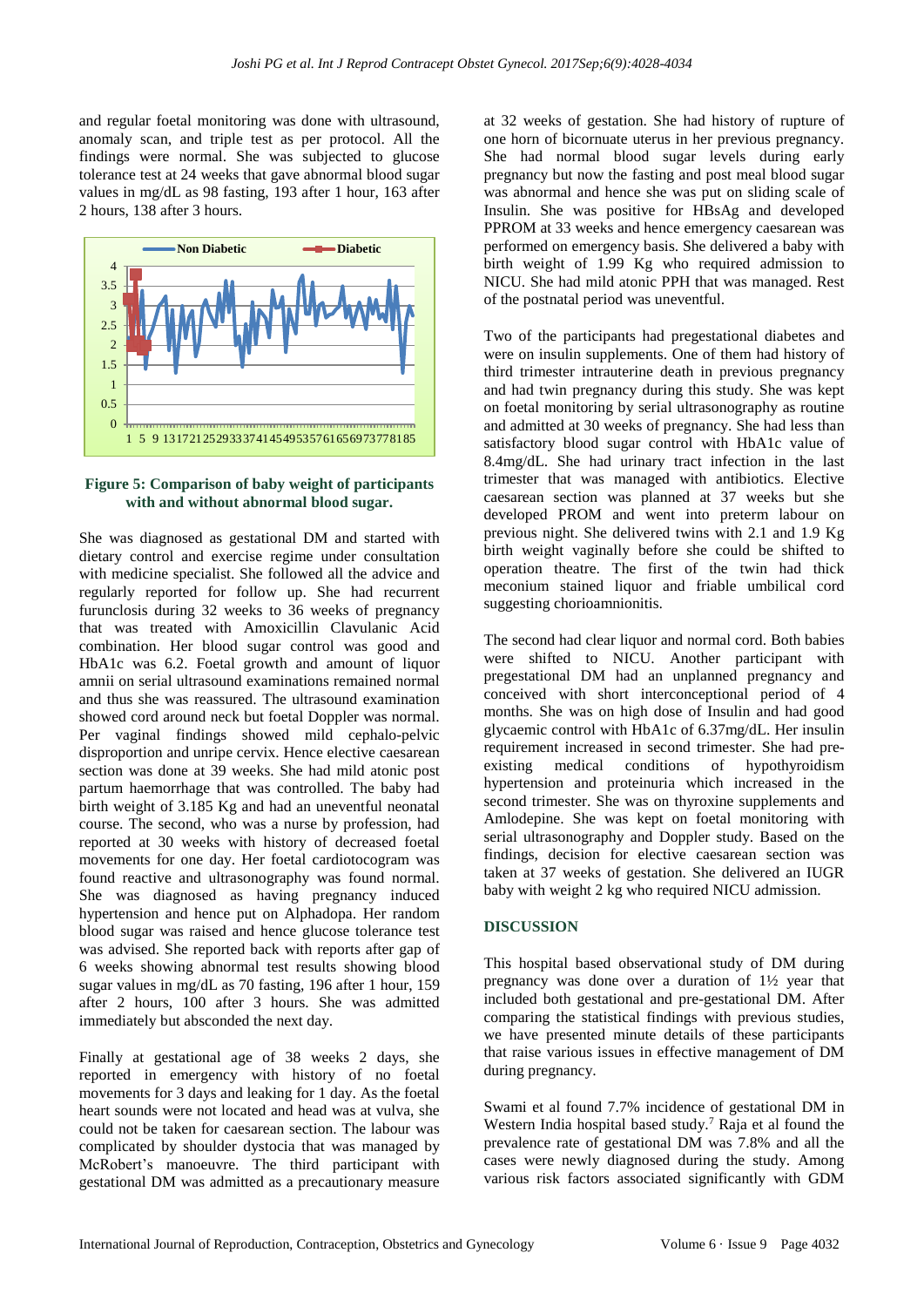were gravid status, Parity and History of abortion.<sup>8</sup> In present study, 3.3% incidence of gestational DM was found. Jadhao, Gawade and Ughade in an observational descriptive study of 214 high risk pregnancies in rural part of Central India found that gestational diabetes was present in 2 cases (0.93%). <sup>9</sup> Present study resulted with 5.7% prevalence of DM during pregnancy.

It is strongly advised that the preparation of women with type 1 diabetes for pregnancy should begin at least 6 months before conception. There are several measures that should be undertaken during this period to achieve recommended glycaemic control. <sup>10</sup> However, both our diabetic participants reported with unplanned pregnancy.

Weissgerber and Mudd found that pre-existing diabetes is a risk factor for preeclampsia and worsening proteinuria during pregnancy is common in women with diabetic nephropathy due to increases in the glomerular filtration rate. They also found that obesity is a shared risk factor for both preeclampsia and type 2 diabetes; however, there is greater preeclampsia risk among women with type 2 diabetes. <sup>11</sup> We found that incidence of pre-eclampsia was 19% among non diabetic and 40% among diabetic participants. Two of the non-diabetic participants, who were not booked in antenatal care, presented with eclampsia and HELLP syndrome respectively. In one of our participants, proteinuria worsened in pregnancy with pregestational diabetes.

Gizzo et al found higher frequency of preterm delivery in pregestational diabetic women and inferred that pregestational diabetes could be directly responsible for ruptures of membranes and preterm delivery by amniotic fluid alteration and increased risk of ascending infections. They also detected a mean prevalence of macrosomia in 21-22% pregestational diabetics. <sup>12</sup> In present study, 60% participants had premature rupture of membranes in diabetic population as against 13% in non-diabetic and 20% had macrosomia.

Buchanan et al suggested that management of diabetes in pregnancy shall include reducing caloric intake for overweight and obese women, limiting carbohydrate content to 35-40% of total calories and focusing on complex rather than simple carbohydrates. The second of these modifications has been shown to improve perinatal outcomes compared with higher carbohydrate diets. <sup>13</sup> In present study we advised the same to diabetic pregnant mothers. One of the diabetic participants complied strictly as per dietary advice and exercise and could be managed well without insulin.

Gutaj and Wender have advised that prevention of intrauterine grown retardation (IUGR) should ideally start before pregnancy in patients of pregestational diabetes. Strict glycaemic control and intensive treatment of nephropathy and hypertension are essential. <sup>14</sup> We had two participants with pregestational diabetes both having unplanned pregnancy. However we ensured strict glycaemic control and managed hypertension to optimize obstetric outcomes.

Kamana et al have stated that the risk of postpartum bleeding and genital tract injury was about 3–5 times higher in macrosomic deliveries.<sup>15</sup> In present study one patient with gestational diabetes had macrosomic baby and she had genital wall lacerations due to vaginal delivery.

Hall et al have studies pregestational and gestational DM in different groups and found that out of the 278 cases analysed, 60% had gestational, 40% pregestational DM. They found 6.5% intrauterine deaths in pregestational Type 2 DM but 12% intrauterine deaths in gestational DM. They found chronic hypertension in 23% of gestational DM and 42% of type 2 DM group. In gestational DM group, lifestyle modification and metformin sufficed in 88% cases and 12% required Insulin. However, Insulin was required in 53% of pregnancies with type 2 DM group. They found that in case with intrauterine death, the mother defaulted on attending appointments and had given a history of reduced foetal movement. They found incidence of shoulder dystocia in 2.4% of gestational DM. 1% patients of Type 1 and Type 2 DM each reported to them for preconception counselling.<sup>16</sup>

Present study also gave the same results with  $60\%$ gestational diabetes and 40% pregestational diabetes. There was only one still birth in present study that may be attributed to non-compliance of the participant to ideal management of DM during pregnancy. Present study had 2 (40%) participants with hypertension where one had pre-existing hypertension. In present study, lifestyle modification sufficed in 1 (20%), Insulin was required in second (20%) while the third (20%) was non-compliant for any kind of treatment. Among the pregestational diabetes, both (100%) were already on Insulin and its requirement increased in pregnancy. We found shoulder dystocia in 1 participant (20%) although it could have been prevented with caesarean in case the participant had reported in time. None of pregestational participants in present study had reported for preconception counselling.

There is lack of awareness regarding serious outcomes of diabetes in pregnancy and widespread ignorance regarding its management through diet, exercise and insulin supplementation. Health education for diabetes shall include special impetus on gestational diabetes as well as preconception planning and management of diabetes in pregnancy. We recommend further qualitative studies to assess and improve on patient compliance for treatment of diabetes.

## **ACKNOWLEDGMENTS**

Authors acknowledge the participants for their contribution for this study. Authors also acknowledge Dr. Ajay Goenka, Chairman, Chirayu Medical College and